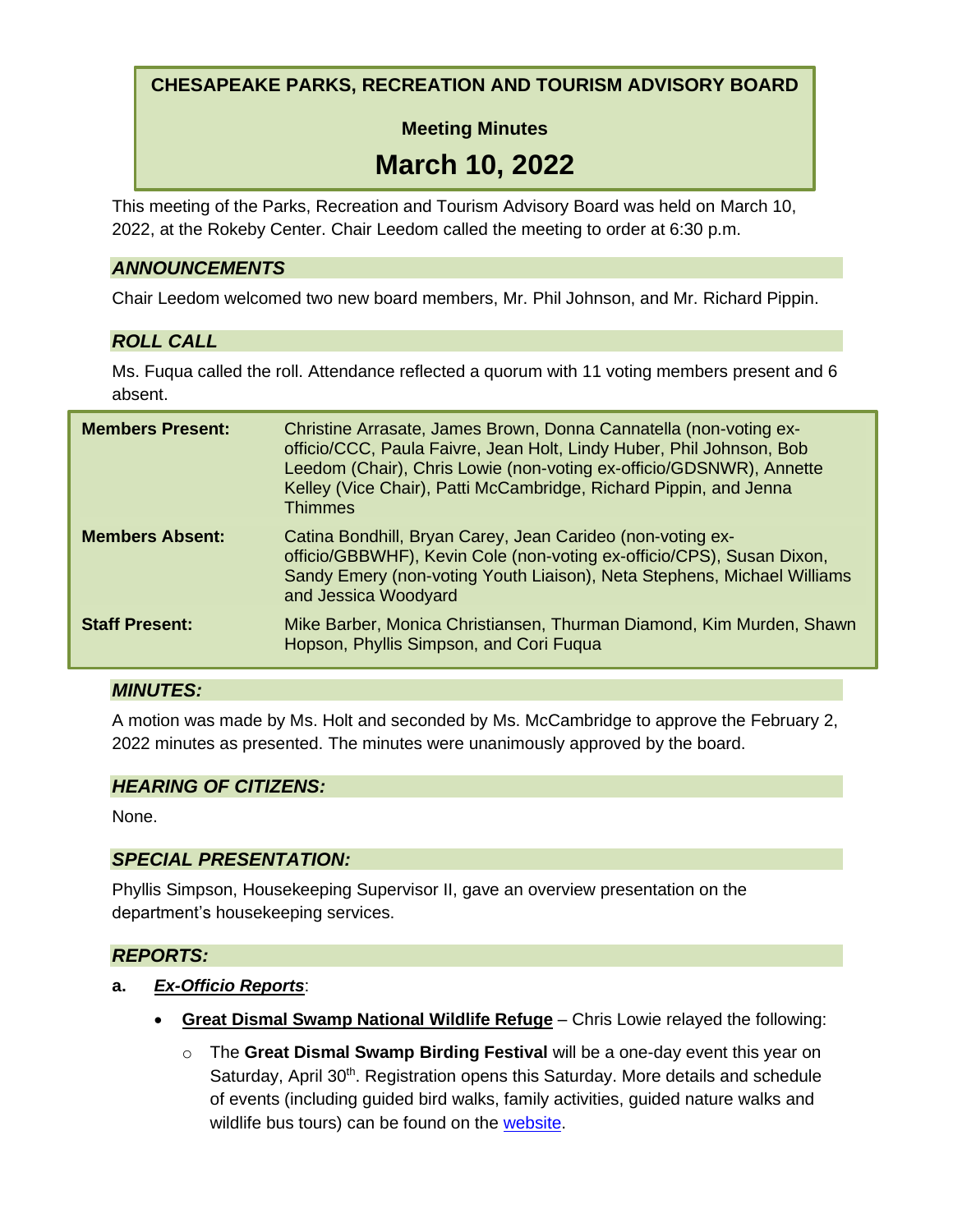- **Chesapeake Conference Center** Ms. Cannatella reported on the following:
	- o **Events and Promotions** The Chesapeake Sports Club Annual Jamboree was held on February 11<sup>th</sup>, and the Princess Ball on Sunday February 13<sup>th</sup>. This month is the NextGen Opportunity Fair tonight, the Girl Scouts of the Colonial Coast will be guests at Lunch with Chef this Friday, the Chesapeake Conservation Conference and Awards Luncheon on March 9<sup>th</sup>, the annual Fishing Flea Market on March 12<sup>th</sup>, the monthly Chesapeake Sports Club luncheon on March 14<sup>th</sup>, the Chesapeake Forum on March 22<sup>nd</sup> with featured speaker Dave Barry, and the Chesapeake State of the City on March 24<sup>th</sup>. In April we have the Chesapeake Regional Gala on April 2<sup>nd</sup>, the Reptile show on April 9<sup>th</sup> and 10<sup>th</sup>, and the Chesapeake Forum featuring speaker Dr. Freeman Hrabowski on April 26<sup>th</sup>. Visit the [website](https://chesapeakeconference.com/events/) for a full listing of events.
	- o **Facility Update** New generators have been installed and should be fully operational soon. Mr. Barber added that the community centers will also be getting generators. This was possible due to grant funding because the Conference Center (and community centers) could possibly be used as emergency shelters.
- **Great Bridge Battlefield & Waterways History Museum** Mr. Barber gave the following update:
	- o **Museum Operating and Sub-Lease Agreements** were submitted by the Foundation to the City three or four weeks ago and it will probably take a couple of months to negotiate through to final agreements.
- **Chesapeake Public Schools** Mr. Barber gave the following update:
	- o **Public Access to School Grounds/Amenities** There continues to be some inconsistencies regarding public access to some of the amenities on school grounds during the school day (e.g. playgrounds, tennis courts, tracks, etc.). We're part of that conversation and hoping to be of assistance in a resolution.
- **b.** *Tourism Report* Kim Murden gave updates on the following:
	- o Kim Murden and Jo Slack attended Domestic Society Showcase in Virginia Beach last month and between the two of them, they attended 65 appointments over a two-day period. Four journalists have already expressed interest in coming to Chesapeake and learning more about our city for future articles.
	- o A 2022 Media Sheet handout was distributed at the Domestic Showcase and the QR code at the bottom takes you directly to the [media main page](https://www.visitchesapeake.com/media/) on the [VisitChesapeake](https://www.visitchesapeake.com/media/) website. To assist with stories, they can access Fast Facts, Request An Image, What's New, etc. and other great resources.
	- $\circ$  Beginning next month in the Department Report, Tourism will include some tourism metrics and more facts, figures and stats such as occupancy numbers and web stats.
	- $\circ$  For African American History Month in February, staff did three [story webinars](https://www.visitchesapeake.com/african-american-history-month/) and three bus tours. The webinars were very well received and staff did a great job on producing them.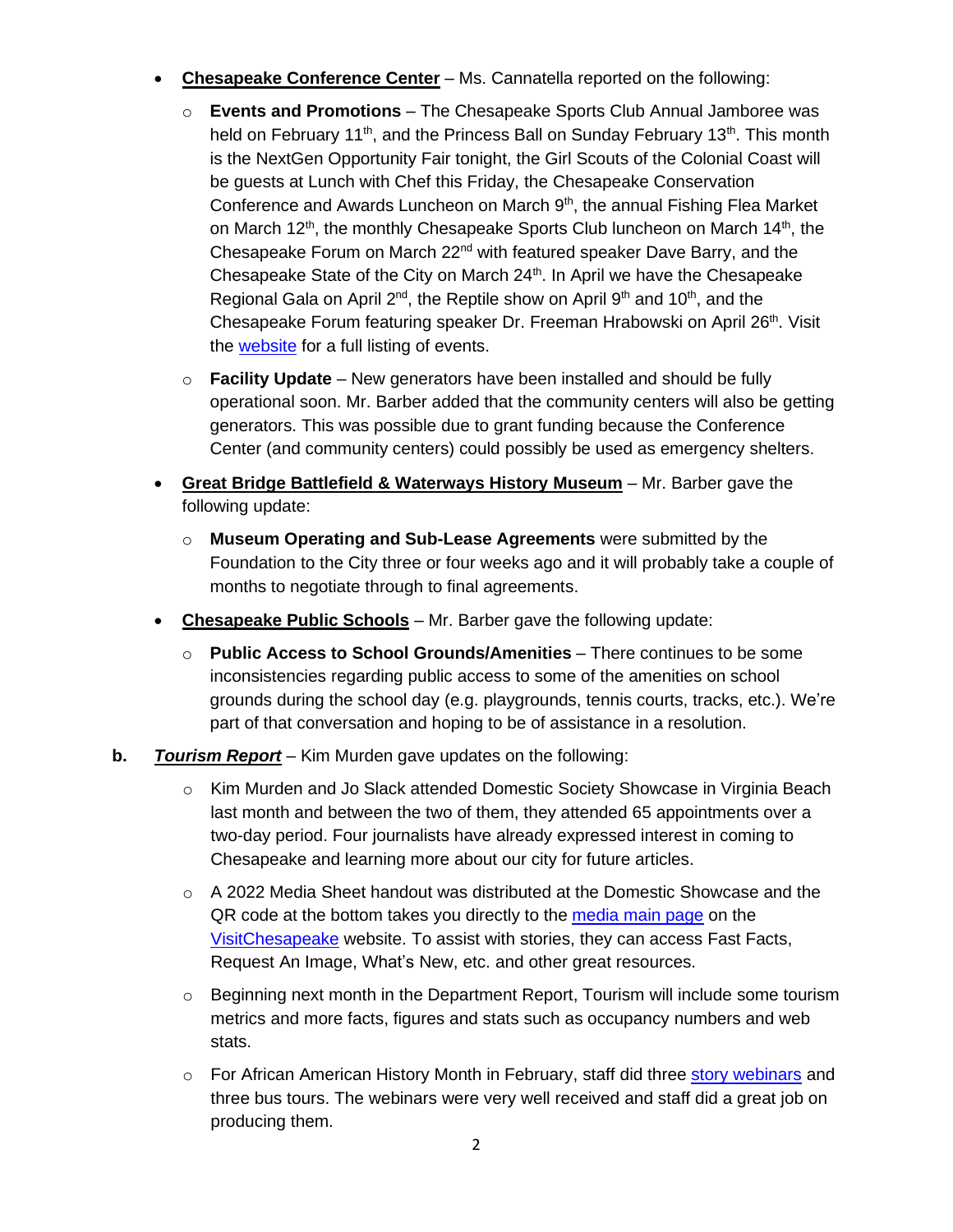**c.** *Parks and Recreation Reports* – Refer to the [Department Report](https://www.cityofchesapeake.net/government/city-departments/departments/parks-recreation-tourism/administration/PRT-Department-Report.htm) and [Park Project](https://www.cityofchesapeake.net/Assets/documents/departments/parks_rec/Project_Updates.pdf) [Updates.](https://www.cityofchesapeake.net/Assets/documents/departments/parks_rec/Project_Updates.pdf)

#### **d.** *Director Updates and Department Reports*:

- Mr. Barber gave the following updates:
	- o **Camelot Community Center** There was an incident in the parking lot a few weeks ago after a basketball game ended that you might have heard about on the news. It is still being investigated. Fortunately, our staff handled it exceptionally well and there was security present. While we do have security at a couple of centers, future recommendations already include adding security at all centers during athletic contests so everyone, both the public and staff, feels safer.
	- o **Basketball Playoffs** didn't happen this year for a number of reasons. We had some delays starting the season due to snow closures, then having to schedule makeups, staff shortages, difficulties getting officials, etc. Once you get into March, other spring sports begin for kids and parents so we decided it would be best to just not schedule them rather than extending the season into mid- or late-March.
	- o **Staffing** We currently have 92 part time staff vacancies in the community centers. We're not even getting a significant number of applications, so it's not that we're not interviewing or hiring.
	- o **Summer Programs** Because of our staffing situation, we going to have to go with our Summer Blast camp at only two centers rather than six like we usually have. There will be a Therapeutics summer camp at a third center, an Outdoors camp that is normally held at Northwest River Park will be at a fourth center, Camelot will be closed all summer because of the school renovation, and senior programs will be taking place at the Cuffee center. The Splash Park will still be open this summer.
	- o **Historical Village Funding** Currently we received \$3M from the state last year, another \$3M in federal funding was just approved, and \$1M is slated from the City. Then there is \$2M more currently going through committees which will give us a total \$9M. That's been our magic number since the beginning. The whole project can be done concurrently rather than in phases which is great news.
	- o **Summit Point Arts Weekend** Under discussion with the Virginia Arts Festival folks and Dollar Tree (Summit Point) for October.
	- o **Poindexter/Bainbridge Walkways** Will connect South Norfolk/Lakeside Park to Elizabeth River Park/Jordan Bridge. There is \$2.2M in funding earmarked for this initiative.

# *UNFINISHED BUSINESS*:

• None.